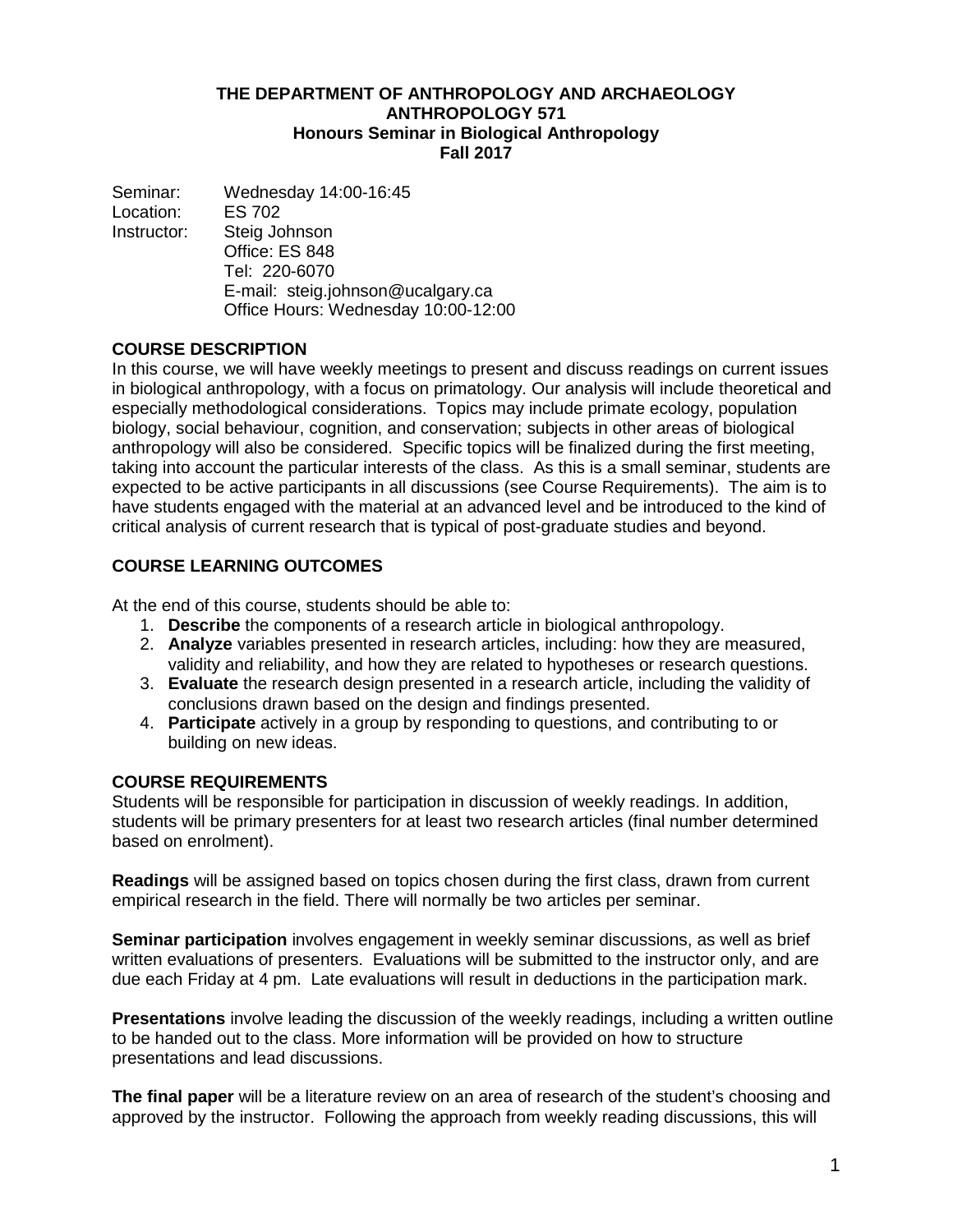involve presenting research questions and a thorough discussion of proposed methods and analytical techniques for five research articles.

Written assignments submitted late must have written proof of medical or other dire emergency. Without supporting documentation, late penalties may apply, or the assignment may not be accepted. You must contact the instructor via e-mail or telephone or the Anthropology and Archaeology Department (220-6516) preferably **before** the missed test or assignment and explain the reason for the missed assignment. If you foresee a missed assignment due to a personal scheduling conflict, you must contact the instructor at least two weeks prior to the due date. In these cases, make-ups and extensions are at the sole discretion of the instructor.

| <b>Assignment</b>            | % Total Mark |
|------------------------------|--------------|
| <b>Seminar Participation</b> | 35%          |
| <b>Presentations</b>         | 40%          |
| Final Paper (due December 6) | <b>25%</b>   |

#### **Marking Guidelines**

|      | $A+ 100 - 94.9%$ | R.           | 79.8 - 74.9%       |      | $C - 62.8 - 58.9\%$ |
|------|------------------|--------------|--------------------|------|---------------------|
| A    | 94.8 - 89.9%     | <b>B</b> -   | $74.8 - 70.9\%$    | $D+$ | $58.8 - 54.9\%$     |
| A- 1 | 89.8 - 84.9%     |              | $C_{+}$ 70.8-66.9% |      | $54.8 - 49.9\%$     |
| $B+$ | 84.8 – 79.9%     | $\mathbf{C}$ | $66.8 - 62.9\%$    | F.   | 49.8% and below     |

### **IMPORTANT DATES**

| September 13   | First day of class |
|----------------|--------------------|
| November 10-13 | Mid-term break     |
| December 6     | Last day of class  |

## **ADDITIONAL NOTES**

Use of internet-enabled laptop computers and tablet devices are permitted in seminars but only for the purpose of note-taking and course-related Internet searches. Mobile phones are not permitted for any purpose.

Freedom of Information and Protection of Privacy (FOIP) Act information is available at [http://www.ucalgary.ca/legalservices/foip/.](http://www.ucalgary.ca/legalservices/foip/)

Student Union representative contact information is available at [http://www.su.ucalgary.ca.](http://www.su.ucalgary.ca/) Information regarding the Student Ombudsperson is available at [http://www.su.ucalgary.ca/page/quality-education/academic-services/student-rights.](http://www.su.ucalgary.ca/page/quality-education/academic-services/student-rights)

#### **ACADEMIC ACCOMMODATIONS**

## <http://www.ucalgary.ca/access/accommodations/policy>

Students needing an Accommodation because of a Disability or medical condition should communicate this need to Student Accessibility Services in accordance with the Procedure for Accommodations for Students with Disabilities

Students needing an Accommodation based on a Protected Ground other than Disability, should communicate this need, preferably in writing, to the instructor of this course.

#### **ACADEMIC INTEGRITY**

Academic integrity is essential to the pursuit of learning and scholarship in a university, and to ensuring that a degree from the University of Calgary is a strong signal of each student's individual academic achievements. As a result, the University treats cases of cheating and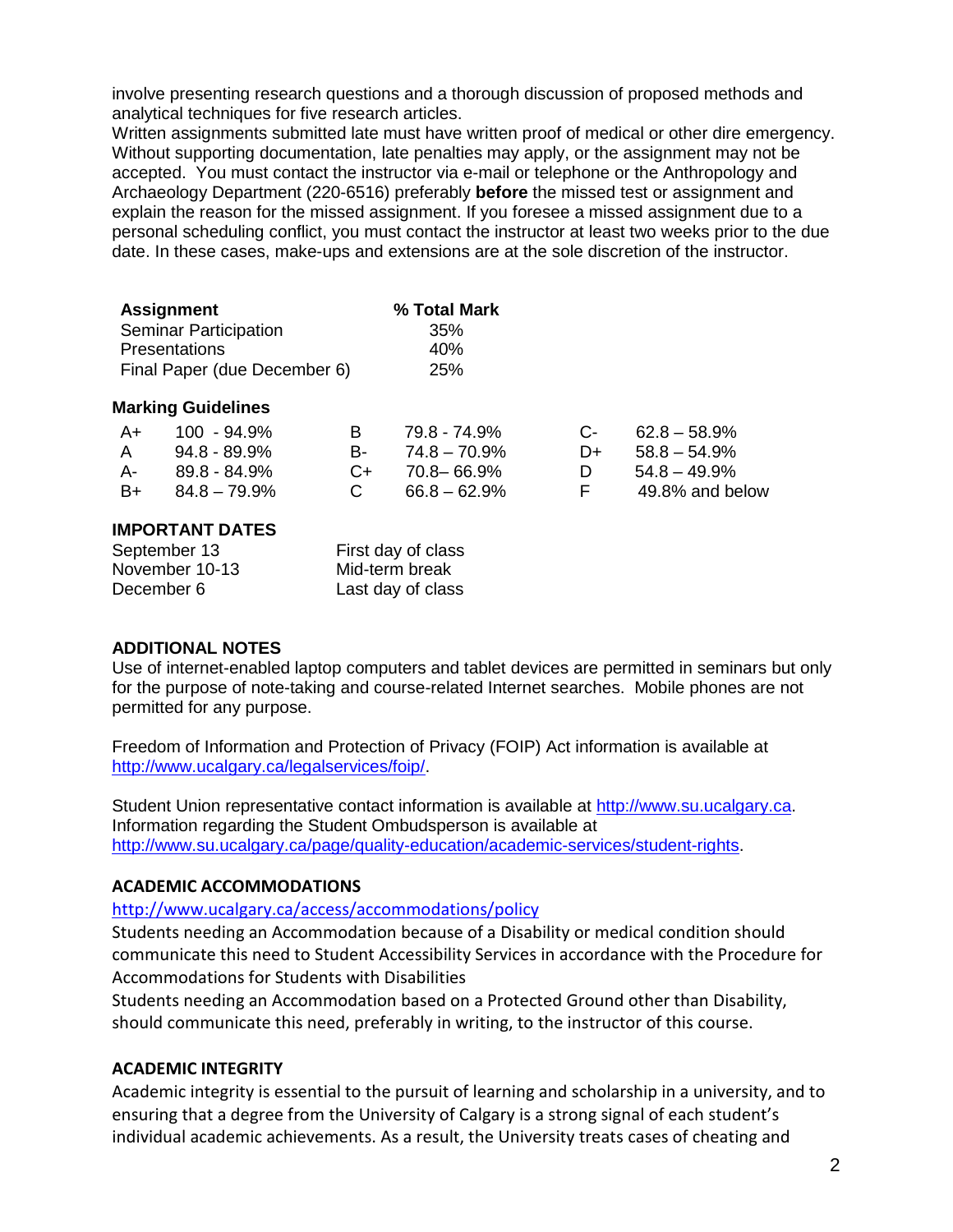plagiarism very seriously. Non-academic integrity also constitutes an important component of this program.

For detailed information on what constitutes academic and non-academic misconduct, please refer to the following link:<http://www.ucalgary.ca/pubs/calendar/current/k-2-1.html>

All suspected cases of academic and non-academic misconduct will be investigated following procedures outlined in the University Calendar. If you have questions or concerns about what constitutes appropriate academic behavior or appropriate research and citation methods, you are expected to seek out additional information on academic integrity from your instructor or from other institutional resources.

Where there is a criminal act involved in plagiarism, cheating or other academic misconduct, e.g., theft (taking another student's paper from their possession, or from the possession of a faculty member without permission), breaking and entering (forcibly entering an office to gain access to papers, grades or records), forgery, personation and conspiracy (impersonating another student by agreement and writing their paper) and other such offences under the Criminal Code of Canada, the University may take legal advice on the appropriate response and, where appropriate, refer the matter to the police, in addition to or in substitution for any action taken under these regulations by the University

# **TEACHING EVALUATIONS / USRIS (Universal Student Ratings of Instruction)**

At the University of Calgary, feedback provided by students through the Universal Student Ratings of Instruction (USRI) survey provides valuable information to help with evaluating instruction, enhancing learning and teaching, and selecting courses. **Your responses make a difference, please participate!** Website: http://www.ucalgary.ca/usri/

# **Writing Across the Curriculum**

Writing skills are not exclusive to English courses and, in fact, should cross all disciplines. The University supports the belief that throughout their University careers, students should be taught how to write well so that when they graduate their writing abilities will be far above the minimal standards required at entrance. Consistent with this belief, students are expected to do a substantial amount of writing in their University courses and, where appropriate, members of faculty can and should use writing and the grading thereof as a factor in the evaluation of student work. The services provided by the Writing Support, part of the Student Success Centre, can be utilized by all undergraduate and graduate students who feel they require further assistance

**Emergency Evacuation Assembly Points**: In the event of an emergency that requires evacuation, please refer to the following link to become familiar with the assembly points for the class:<http://www.ucalgary.ca/emergencyplan/assemblypoints>

# **Freedom of Information and Protection of Privacy Act: Freedom of Information and Protection of Privacy Act**

The University of Calgary is committed to protecting the privacy of individuals who work and study at the University or who otherwise interact with the University in accordance with the